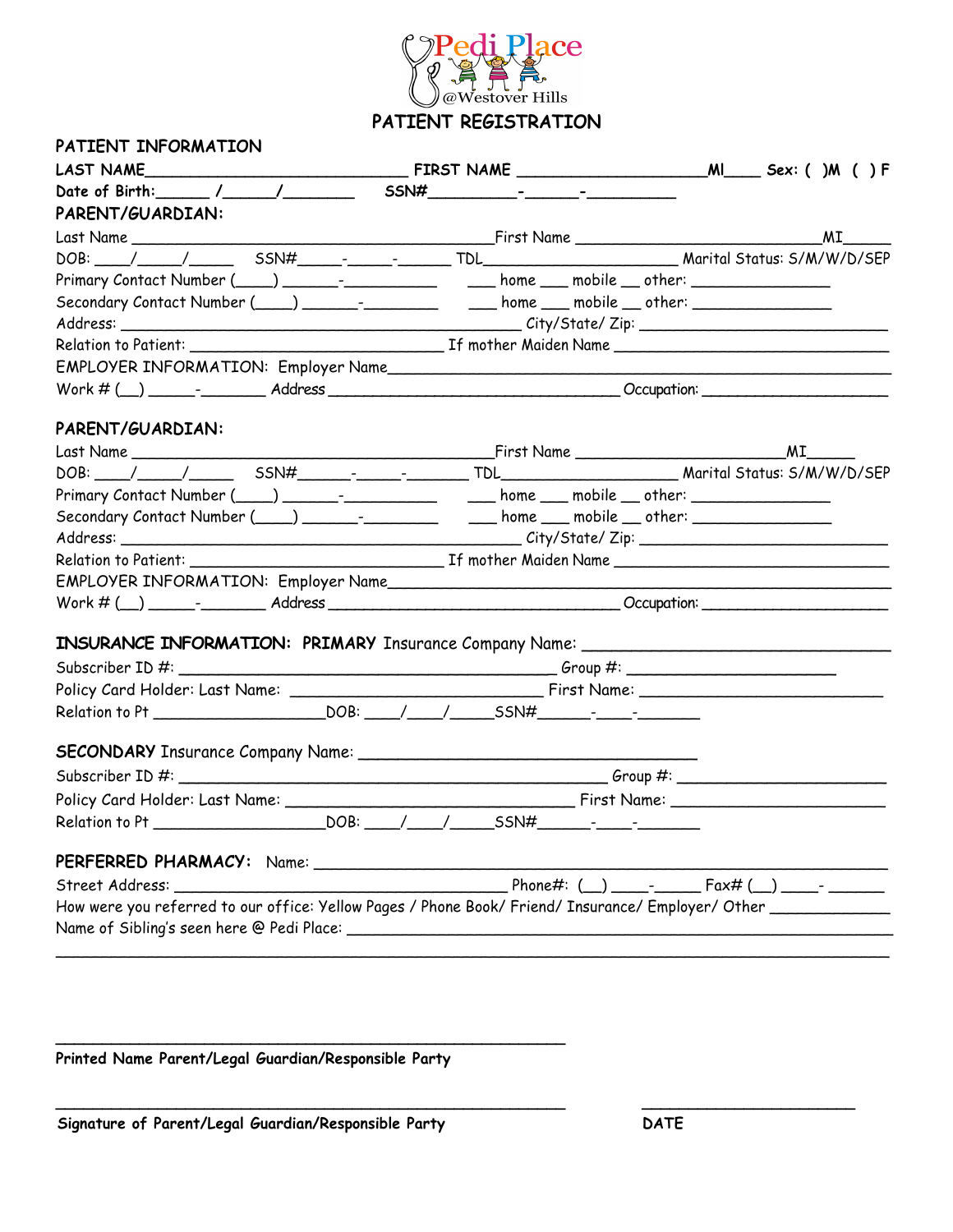

**Patient Name: \_\_\_\_\_\_\_\_\_\_\_\_\_\_\_\_\_\_\_\_\_\_\_\_\_\_\_\_\_\_\_\_\_\_\_\_\_ DOB: \_\_\_\_\_\_\_/\_\_\_\_\_/\_\_\_\_\_\_\_\_**

## **ASSIGNMENT OF BENEFITS**

In the event that services rendered are not paid for by the responsible party, I hereby authorize payment of insurance benefits to **Pedi Place @ Westover Hills** and any assisting providers for services rendered. I understand that I am financially responsible for all charges, whether or not they are covered by insurance. I hereby authorize this healthcare provider to release all information necessary to secure payment of benefits. I further agree that a photocopy of this agreement shall be as valid as the original.

Parent or Legal Guardian Signature Date by a state of the Date of the Date of the Date of the Date of the Date

 $\overline{\phantom{a}}$  , and the contract of the contract of the contract of the contract of the contract of the contract of the contract of the contract of the contract of the contract of the contract of the contract of the contrac

## **CONSENT FOR TREATMENT**

**\_\_\_\_\_\_\_\_\_\_\_\_\_\_\_\_\_\_\_\_\_\_\_\_\_\_\_\_\_\_\_\_\_\_\_\_\_\_\_\_\_\_\_\_\_\_\_\_\_\_\_\_\_\_\_\_\_\_\_\_\_\_\_\_\_\_\_\_\_\_\_\_\_\_\_\_\_\_\_\_\_\_\_\_** 

I, the undersigned, do hereby agree and give my consent for **Pedi Place @ Westover Hills** to furnish medical care and treatment to my child **with the control of the control of the control of the control of the control of the control of the control of the control of the control of the control of the control of the control of the contro** 

I give permission for the following people to bring my child to the office:

| Name: 2008 - 2008 - 2010 - 2010 - 2010 - 2010 - 2010 - 2010 - 2010 - 2010 - 2010 - 2010 - 2010 - 2010 - 2010 - |      |
|----------------------------------------------------------------------------------------------------------------|------|
| Name:                                                                                                          |      |
| Parent or Legal Guardian Signature                                                                             | Date |

## **TELEPHONE/EMAIL CONTACT AUTHORIZATION**

In compliance with Federal HIPAA Privacy Regulations, by providing your information and signature below you will authorize our office to leave a detailed message on your answering machine/voice mail/email that may include any information regarding your child's appointment, lab and x-ray results, and other private health information protected by privacy rules. Please list any additional contact information other than what is listed under parent/guardian.

**\_\_\_\_\_\_\_\_\_\_\_\_\_\_\_\_\_\_\_\_\_\_\_\_\_\_\_\_\_\_\_\_\_\_\_\_\_\_\_\_\_\_\_\_\_\_\_\_\_\_\_\_\_\_\_\_\_\_\_\_\_\_\_\_\_\_\_\_\_\_\_\_\_\_\_\_\_\_\_\_\_\_\_** 

| Phone: _______________________                                                                                  |                             |      | <b>Email:</b> Email: |  |
|-----------------------------------------------------------------------------------------------------------------|-----------------------------|------|----------------------|--|
| Parent/ Legal Guardian Signature                                                                                |                             | Date |                      |  |
|                                                                                                                 | NOTICE OF PRIVACY PRACTICES |      |                      |  |
| I, the undersigned, do hereby confirm that I have been given access to and have reviewed a copy of Pedi Place @ |                             |      |                      |  |
| Westover Hills HIPAA Notice of Privacy Practices.                                                               |                             |      |                      |  |
|                                                                                                                 |                             |      |                      |  |
| Parent/ Legal Guardian Signature                                                                                |                             | Date |                      |  |

**Patient Name: \_\_\_\_\_\_\_\_\_\_\_\_\_\_\_\_\_\_\_\_\_\_\_\_\_\_\_\_\_\_\_\_\_\_\_\_\_\_\_\_\_\_\_\_\_\_\_\_\_\_\_ DOB: \_\_\_\_\_\_\_/\_\_\_\_\_/\_\_\_\_\_\_\_\_**